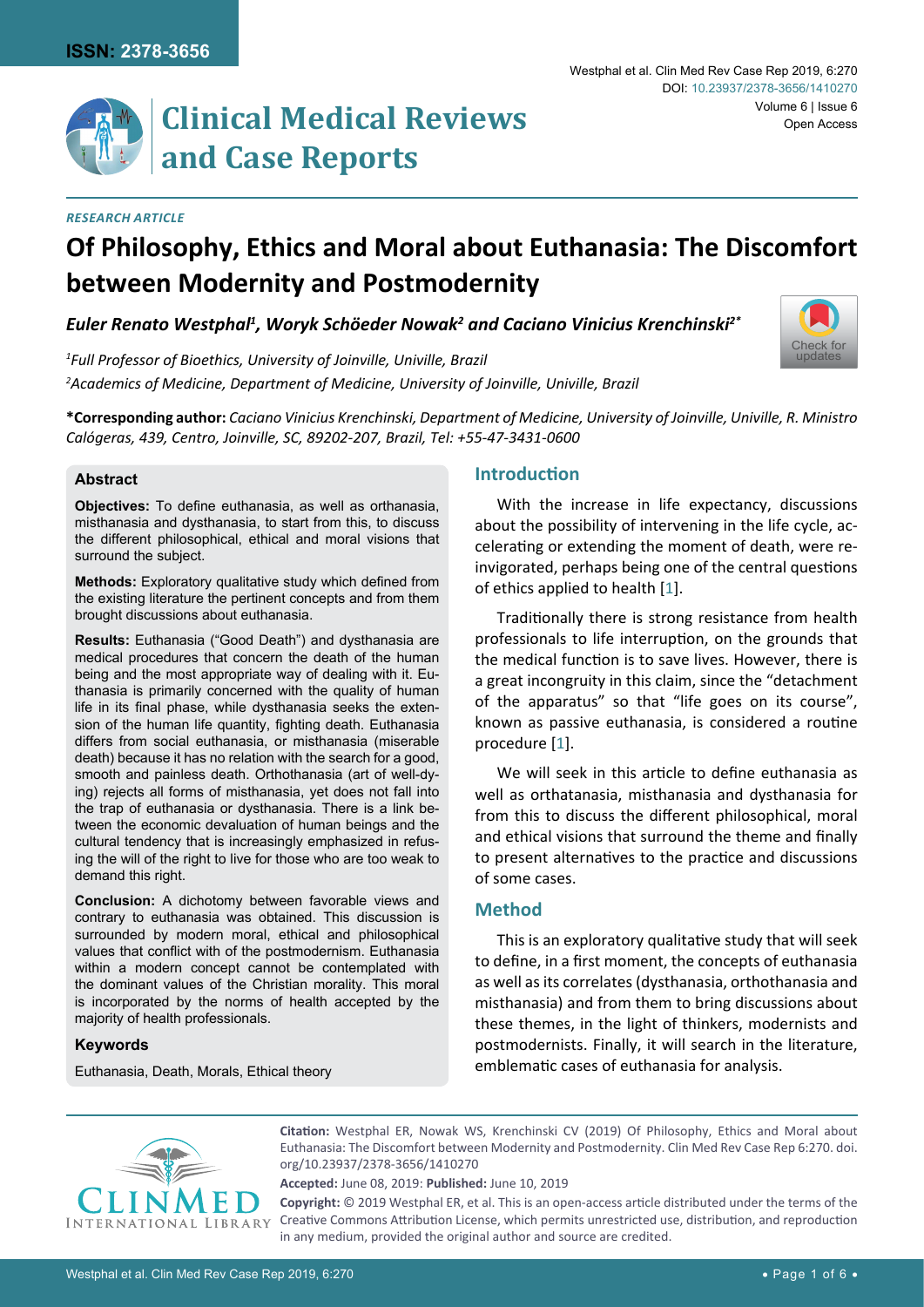## **Euthanasia: Bibliographic Review and Discussion**

In 1988, the Journal of the American Medical Association (Jama) published an anonymous report that sparked the international debate on euthanasia [[2\]](#page-4-2):

The call came in the middle of the night. [...] A nurse informed me that a patient was having difficulty getting rest, could I please see her. [...] As I trudged along, bumping sleepily against walls and corners and not believing I was up again, I tried to imagine what I might find at the end of my walk. Maybe an elderly woman with an anxiety reaction, or perhaps something particularly horrible. I grabbed the chart from the nurses' station on my way to the patient's room, and the nurse gave me some hurried details: a 20-year-old girl named Debbie was dying of ovarian cancer. She was having unrelenting vomiting apparently as the result of an alcohol drip administered for sedation. Hmmm, I thought. Very sad. As I approached the room, I could hear loud, labored breathing. I entered and saw an emaciated, dark-haired woman who appeared much older than 20. She was receiving nasal oxygen, had an IV, and was sitting in bed suffering from what was obviously severe air hunger. [...] A second woman, also dark-haired but of middle age, stood at her right, holding her hand. Both looked up as I entered. [...] She had not responded to chemotherapy and was being given supportive care only. It was a gallows scene, a cruel mockery of her youth and unfulfilled potential. Her only words to me were, "Let's get this over with". I retreated with my thoughts to the nurses' station. The patient was tired and needed rest. I could not give her health, but I could give her rest. I asked the nurse to draw 20 mg of morphine sulfate into a syringe. Enough, I thought, to give Debbie something that would let her rest and to say good-bye. Debbie looked at the syringe, then laid her head on the pillow with her eyes open, watching what was left of the world. I injected the morphine intravenously and watched to see if my calculations on its effects would be correct. Within seconds her breathing slowed to a normal rate, her eyes closed, and her features softened as she seemed restful at last. The older woman stroked the hair of the new-sleeping patient. I waited for the inevitable next effect of depressing the respiratory drive. With clocklike certainty, within four minutes, the breathing rate slowed even more, then became irregular, then ceased. The darkhaired woman stood erect and seemed relieved. It's over, Debbie.

Due to the argumentative subtleties inherent in the subject, it is necessary to discuss the definition of euthanasia, differentiating it from other practices that are sometimes confused, such as orthothanasia, dysthanasia and misthanasia [[1](#page-4-0)].

Euthanasia and dysthanasia are medical procedures that concern the death of the human being and the most appropriate way of dealing with it. Euthanasia seeks to provide the suffering patient with a good, gentle and painless death, being an act of mercy, according to the etymology of the word ("Good Death"), giving priority to the quality of human life in its final phase eliminating the suffering, while the dysthanasia seeks the prolongation of the quantity of human life, fighting death [[3](#page-4-1)].

Voluntary euthanasia is practiced when the patient wishes to die, is informed about his clinical situation and is not depressed at the time of the decision, differing from the involuntary euthanasia that occurs when the patient does not wish to die or his will is unknown [[1\]](#page-4-0).

Euthanasia differs from social euthanasia, or misthanasia (miserable death) because it has no relation with the search for a good, smooth and painless death. The most common form of misthanasia in Latin America is the default of structural assistance, where the absence or precariousness of medical care services ensures that people with physical or mental disabilities or with diseases that could be treated die early, live in pain and suffering in principle avoidable. Another form of misthanasia is a medical error (malpractice) where patients suffer, for example, with delayed diagnoses or lack of the correct forms of analgesia. There is also negligent misthanasia, which occurs when there is omission of relief when the physician-patient relationship has already been established or the patient is abandoned [[3\]](#page-4-1).

These forms of misthanasia are based on the fragility of human nature - whether by negligence, imprudence or malpractice - and not by the deliberate intention of harming someone, unlike misthanasia by misconduct, as defined by Martin: "misthanasia for malpractice occurs when the physician and/or his/her associates, freely and on purpose, use medicine to violate the human rights of a person, for their own benefit or not, directly or indirectly damaging the patient to the point of underestimating their dignity and cause a painful and/or early death" [[3](#page-4-1)].

An example of misthanasia for malpractice is the removal of a vital organ for transplantation before the person has died [\[3\]](#page-4-1).

Orthothanasia (art of dying well) rejects all forms of misthanasia, without, however, falling into the trap of euthanasia or dysthanasia. Orthotanasia seeks to deal with the terminal patient, helping him to face his destiny with greater tranquility, maintaining a distinction between healing and caring, between maintaining life and allowing the person to die, when the time comes [[3\]](#page-4-1).

## **Death and immortality in the context of postmodernity**

It is important to understand the difference in view of death and immortality between modernity and postmodernity in order to contextualize euthanasia.

In the tale El immortal, by Jorge Luis Borges, 1949,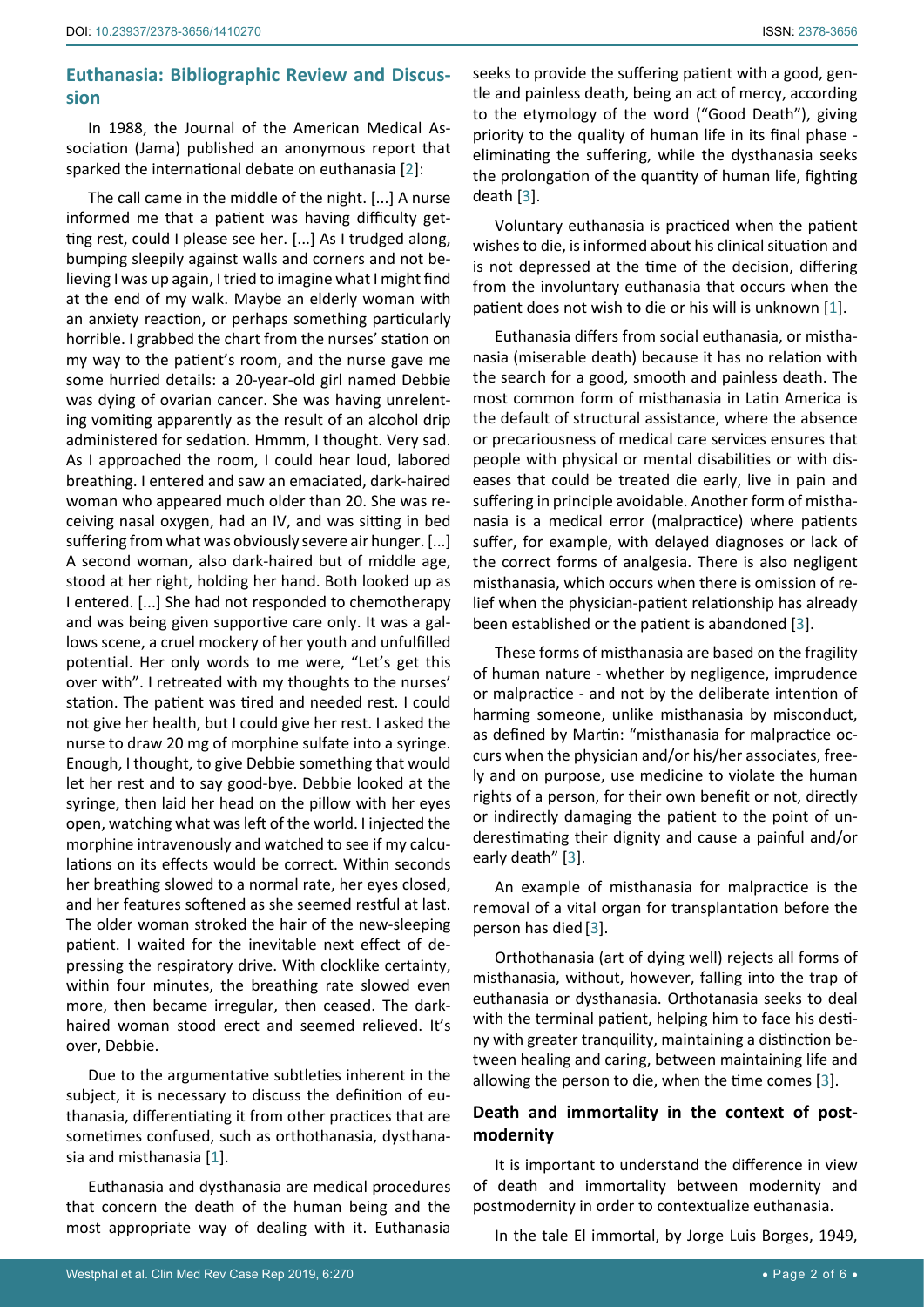Joseph Catafilos of Smyrna, after a long road arrives at Cidade dos Immortals. There, in a leafy labyrinthine palace, he faces the completely senseless architecture of the place: dead-end corridors, unattainable windows, doors leading to empty cubicles, stairs that after a few turns in the majestic darkness of the dome led to nothingness. Nothing seemed to make sense there, things had no purpose. However, the forms resembled the memories of those found in the cities of mortals. This was probably a city built by immortals who had previously experienced the experience of mortality, needing to represent everything they had previously learned and now become useless. By this time the immortals had already abandoned the building and lay in shallow sand pits, dirty, naked, bearded. So, Joseph understood [\[4,](#page-5-0)[5](#page-5-1)]:

There is nothing very remarkable about being immortal; with the exception of mankind, all creatures are immortal, for they know nothing of death. What is divine, terrible, and incomprehensible is to know oneself [...] Death (or reference to death) makes men precious and pathetic; their ghostliness is touching; any act they perform may be their last; there is no face that is not on the verge of blurring and fading away like the faces in a dream. Everything in the world of mortals has the value of the irrecoverable and contingent. Among the Immortals, on the other hand, every act (every thought) is the echo of others that preceded it in the past, with no visible beginning, and the faithful presage of others that will repeat it in the future, advertiginem. There is nothing that is not as though lost between indefatigable mirrors. Nothing can occur but once, nothing is preciously in peril of being lost. The elegiac, the somber, the ceremonial are not modes the Immortals hold in reverence.

Everything in human life counts, therefore, humans are mortal and know this. This gives meaning to what they do, therefore, the knowledge of mortality also implies knowledge of the possibility of immortality, even spiritual. If death were ever defeated, there would be no more sense in laboriously joined together in order to make sense of their incredibly brief lives. The point crucial, as the Immortal El tale refers, is the dream of attaining immortality, not immortality itself [[4\]](#page-5-0).

The relentless reality of death makes immortality an attractive proposition. Realizing the dream of immortality takes a lot of effort. In history we find two principal strategies to this: one of collective immortality, where individual human beings are mortal, however, not the whole to which they belong (the State, the Church, the Party, the Cause), which will live far beyond any of the members; the other strategy is that of individual immortality, where all men individually must die, but some (the "important") can be preserved in the memory of their fellows, preserved by the perpetuity of memory for their individual achievements, which no one else has realized [[4](#page-5-0)].

Unlike the first strategy, the second was inadequate to mass consumption, because it depended exactly on individuality. Some people were able to ascend to this individuality, for they stood out for the deeds that the multitude was unable to accomplish [[4\]](#page-5-0).

Postmodern society is marked by the discrediting of many of the ambitions of the modern era. Among such abandoned dreams is the prospect of suppressing the social inequalities generated, of guaranteeing to every individual a possibility of equal access to everything good and desirable that society has to offer [[4\]](#page-5-0).

According to Bauman (1997), throughout the modern period social exclusion was seen as a temporary phenomenon, where the unemployed were characterized as a "reserve army of labor". The old utopias of social equality of yesteryear are now replaced by postmodernist rationalism. The concept of "structural unemployment" is emerging. These people, not being required as producers and also useless as consumers, can be easily dismissed by economic logic [\[4\]](#page-5-0).

There is a link between the economic devaluation of these human beings and the cultural tendency that is increasingly emphasized in refusing the will to live the right to live for those who are too weak or insignificant to demand and secure this right. In order to try to alleviate the contradictions between professed values and practical behavior, we choose culturally acceptable justifications, such as the euthanasia of old people because of the right to choose death, to a kind of life that society has refused to give meaning to [\[4\]](#page-5-0).

According to Bauman (1997), the right of to live forever in memory, passes, step by step, with the evolution of medical resources, to be replaced by the biological perpetuation of the being, through a drastic inversion of the modern strategy of collective survival by an individualizing biological immortality - the conservation of the "most deserving". Banalize death so that the multitude do not aim for what you are unlikely to achieve: biological eternal life (when and if it is possible), reserving only the lives "eligible as deserving" [\[4\]](#page-5-0).

# **Eutanasia: Philosophical, moral and ethical foundation**

The moment of dying must be a natural right of the patient who must be respected in the name of maintaining his dignity. Because of this, the practice of euthanasia is guided at its core by solidarity with suffering and respect for the individual will. This rationale meets two principles discussed in bioethics: the principle of autonomy and the principle of dignity.

Autonomy means a person's self-determination to make decisions that affect their life, their health, their physical-psychological integrity, their social relationships. It refers to a human being's ability to decide what is "good" or what is his or her "well-being" [\[3\]](#page-4-1).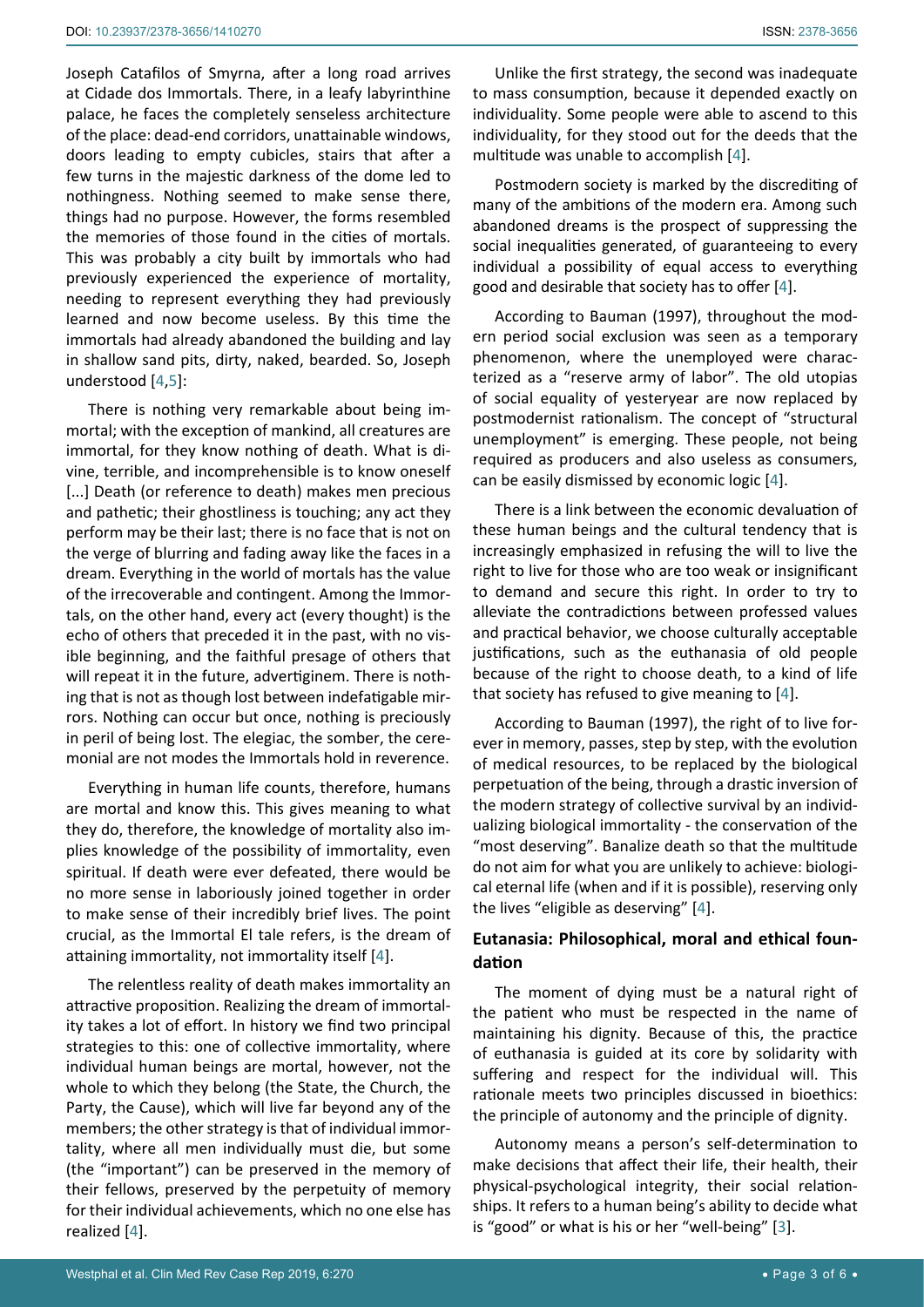him.

Therefore, the autonomous person is one who has freedom of thought, is free of internal or external constraints to choose among the alternatives presented to

In addition to the freedom of choice, the autonomous act also presupposes freedom of action, it requires the person to be able to act according to the choices made and the decisions made. Therefore, when there is no freedom of thought or options, when there is only one alternative of choice, or when there is no freedom to act according to the desired alternative or option, the action undertaken cannot be considered autonomous [\[3](#page-4-1)].

In this case we can say that the autonomy of the individual, who wants to carry out euthanasia and does not achieve it by being stopped by the state, is not respected by depriving one of the basic principles that govern ethics [\[6\]](#page-5-3).

Also, the right to euthanasia is based on the principle of dignity. Respect for the autonomy of the person is combined with the principle of the dignity of human nature, accepting that the human being is an end in itself, not only a means of satisfying the interests of third parties, commercial, industrial, or the professionals themselves and health services. Respecting the autonomous person presupposes the acceptance of ethical-social pluralism, characteristic of our time [[3](#page-4-1)].

The principle of autonomy is still understood according to Kant as "the ground of the dignity of the human and of every rational nature" [[7\]](#page-5-2).

To deny euthanasia is to extract from the individual his dignity. If dignity is founded on its autonomy, denying the right to freedom of choice and action goes contrary to the principle of human dignity.

It can also be sustained by euthanasia, for other reasons, in Nietzsche [\[8](#page-5-4)]:

Morality for physicians: The sick man is a parasite of society. In a certain state it is indecent to live longer. To go on vegetating in cowardly dependence on physicians and machinations, after the meaning of life, the right to life, has been lost, that ought to prompt a profound contempt in society […]. To die proudly when it is no longer possible to live proudly. Death freely chosen, death at the right time [...].

For him, in a more drastic view, the state of complete medical dependency not only leads to loss of the meaning of life, but loss of the right to life, and euthanasia is a form of liberation from this condition of misery.

Despite undeniable points of support for euthanasia, certain issues cannot be neglected. Much of the objection to this theme lies also in the protection of human dignity. Through euthanasia the pain is eliminated by eliminating its carrier.

The Sacred Congregation for the Doctrine of the Faith defines euthanasia as an act or omission which, by its nature or in its intentions, causes death and the end of all pain [[3](#page-4-1)].

In this way we can see that there are two elements in the practice of euthanasia: the elimination of pain and elimination of the pain bearer. Euthanasia is condemned, not for the relief of pain, but for the direct and purposeful death of the patient [[3](#page-4-1)].

As Martin puts it, "good intentions do not necessarily lead to good results". When through a doctor, one deliberately takes away a patient's life, not only his ability to feel carried, but any existential possibility [[3](#page-4-1)].

Euthanasia can also be seen as naturally contradictory, as Kant puts it [[7](#page-5-2)]:

One person, through a series of evils that have accumulated to the point of hopelessness, feels weary of life but is still so far in possession of his reason that he can ask himself whether it might be contrary to the duty to himself to take his own life. Now he tries out whether the maxim of his action could become a universal law of nature. But his maxim is: 'From selflove, I make it my principle to shorten my life when by longer term it threatens more ill than it promises agreeableness'. The question is whether this principle of self-love could become a universal law of nature. But then one soon sees that a nature whose law it was to destroy life through the same feeling whose vocation it is to impel the furtherance of life would contradict itself, and thus could not subsist as nature; hence that maxim could not possibly obtain as a universal law of nature, and consequently it entirely contradicts the supreme principle of all duty.

In addition to moral theology, the Western legal tradition and the tradition of medical ethics are also contrary to euthanasia, as we will see later.

## **Orthotanasia: An alternative?**

Thinking about health only as the absence of disease, it is quite understandable that a chronic patient, however, still lucid, in suffering, but without eminent risk to life, asks for euthanasia. However, understanding that health also encompasses states of physical, mental, social and spiritual well-being, opens up some possibilities for these chronic patients. Creating hygienic conditions, giving comfort in clean rooms with cheerful colors and pleasant temperature the quality of life of these patients improves significantly [[3](#page-4-1)].

The promotion of mental well-being, leading to a return to self-esteem, is extremely important so that, along with the patient, alternatives are found regarding the abbreviation of life. The resumption of social life as well as the concern for spiritual well-being are decisive factors in the overall promotion of their health [[3\]](#page-4-1).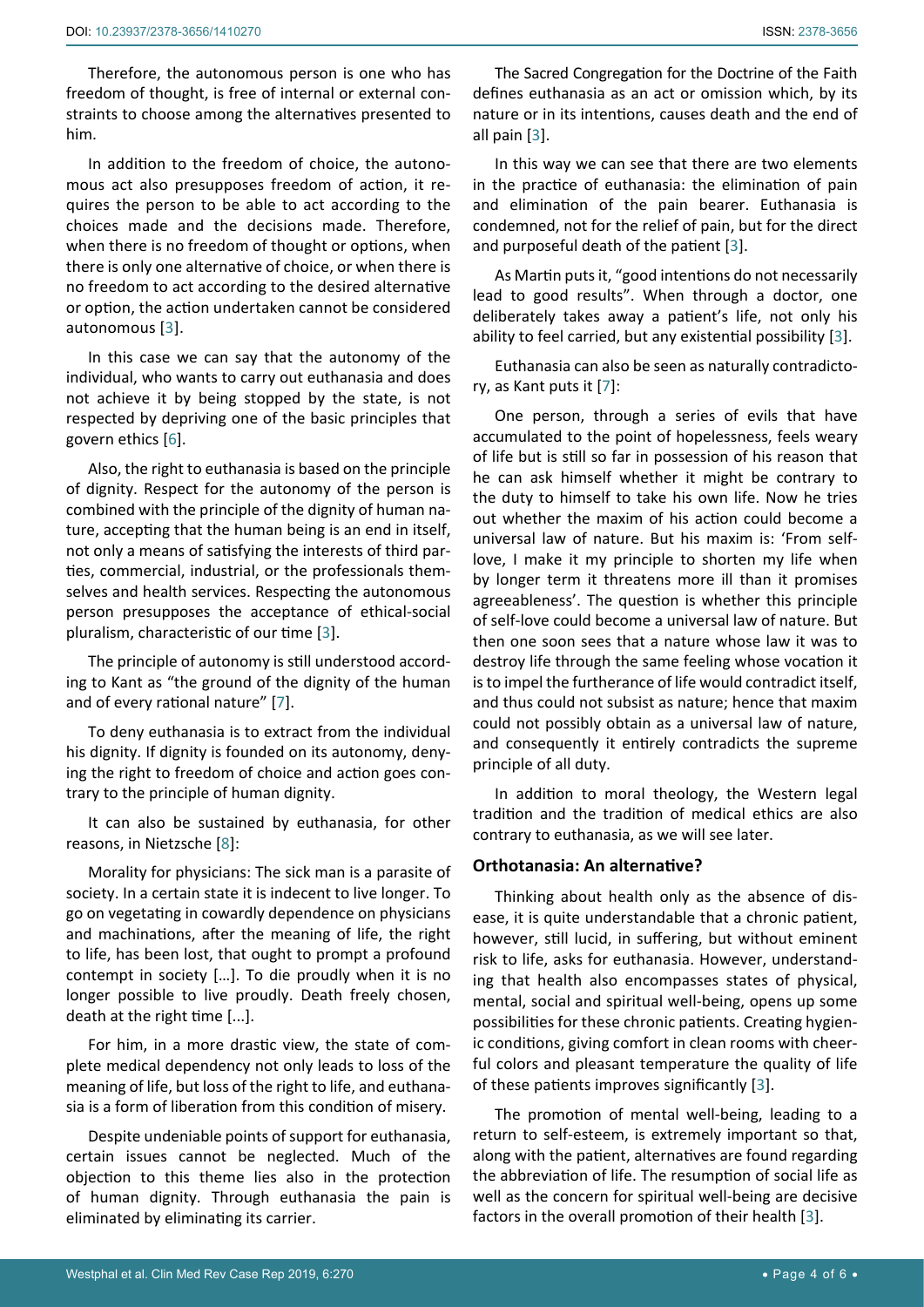For Martin, euthanasia in situations where life is not directly threatened is inappropriate from an ethical point of view, being essential not the investment in death but in the rescue to life [[3](#page-4-1)].

A similar situation can be adopted in cases of terminal patients, where comfort and analgesia should be sought, without forgetting the emotional, social and spiritual mental well-being, allowing the person to be able to wait for his death [\[3\]](#page-4-1).

#### **Euthanasia: A discussion of cases**

Another important discussion that we can address at this point is in extreme cases where even in a society where euthanasia is not accepted as intrinsic to human right - the right to die as the natural right of every man - there are cases that require further reflection on the topic.

As extreme cases, we want to refer to cases in which, even in a general context in which euthanasia is not accepted, the opposite principle could be softened allowing its realization.

We can talk about several cases in which euthanasia could be allowed. Let us, however, stick to emblematic cases in which many others could be analogous to these.

The first case we want to discuss is Diane Pretty. Diane was a Briton who suffered from a motor neuron disease, which had no cure. This disease caused slow degeneration of his body causing intense pain until his death. The British court in October 2001 refused Pretty's request for euthanasia [[9](#page-5-6)].

Similar to this, another case that also catches our attention is Vincent Humbert. Humbert was a French fireman who at age 22 had a serious auto accident. After returning from the coma, it was found that he had been quadriplegic as well as blind and mute. The only movement he still had was that of the right thumb, a movement that allowed him, after a while, to learn to communicate. From the moment Humbert was able to communicate, he asked for the right to die, however, she was denied [\[10](#page-5-7)].

In that case, Humbert's mother ended three years later - at the request of her own son - by injecting a dose of barbiturate and causing her death [\[10](#page-5-7)].

Vincent Humbert wrote before that, a book entitled Je vous demande le droit de mourir (I ask you for the right to die, our translation). In this book, Humbert argues about his decision to end his life as a way to finally end his suffering. The release of the book must coincide with the occasion of his death, previously combined with his mother, Marie Humbert. The date established by the boy also marked the third year of his accident, which occurred on September 24, 2000 [\[10\]](#page-5-7).

And the third case we would like to mention is that of the Spanish sailor and poet Ramon Sampedro. Its

history turned into a film titled Mar Adentro, winner of the Oscar in 2005. Sampedro to the 25 years, became quadriplegic after a tragic dive in the sea of the coast of Galicia [\[11](#page-5-5)].

After this, Sampedro tried to obtain in justice the right to euthanasia, but had its request denied by the Spanish justice. In 1998, 29 years after the accident, he performed euthanasia even without the authorization of justice with the help of his friend, Ramona Maneiro. A very striking fact in this case is the argument expressed by Sampedro in his request to the judges in 1996: that "to live is a right, not an obligation" [[11](#page-5-5)].

After reading these cases, the question remains whether people have the right to decide on their own life continuity.

Extremely sick patients, such as Diane Pretty, end up not benefiting from treatments that only support the patient's life [[9](#page-5-6)]. It can often lead to a painful and timeconsuming process until its inexorable death [[10\]](#page-5-7).

Now if a conscious individual, suffering from incurable disease or condition and causing severe suffering to him, wishes to have a quick and painless death as an end, it would be counter-productive to think that his life, as well as that of any person, should be guided by decisions of third parties. Therefore, the facts listed here make us think that euthanasia, in these cases, is perhaps a viable form of continuity to human treatment and maintenance of its dignity.

## **Conclusion**

Throughout the reading we perceive the dichotomy between the visions favorable and contrary to euthanasia. This discussion is constrained by modern moral, ethical, philosophical, and legal values that conflict with postmodern utilitarianism.

Euthanasia within a concept of modernity cannot be contemplated since the dominant values of Christian morality are enforced by being incompatible with such practice. This morality is now absorbed by the standards of conduct accepted by most health professionals.

Diverging from this view, the postmodernist current of euthanasia can be contemplated, for death and immortality are treated as a factor of individualization.

We declare that all authors had equal participation in the execution of the present work. There were no sources of funding and the authors declare no conflict of interest in the production of this study.

#### **References**

- <span id="page-4-0"></span>1. [Camarano AA \(2004\) Os Novos Idosos Brasileiros: Muito](http://www.ipea.gov.br/portal/index.php?option=com_content&view=article&id=5476)  [Além dos 60? Rio de Janeiro, Ipea.](http://www.ipea.gov.br/portal/index.php?option=com_content&view=article&id=5476)
- <span id="page-4-2"></span>2. [\(1988\) It's over, Debbie. A piece of my mind. JAMA 259:](https://jamanetwork.com/journals/jama/article-abstract/2623992)  [272.](https://jamanetwork.com/journals/jama/article-abstract/2623992)
- <span id="page-4-1"></span>3. [Costa SI, Garrafa V, Oselka G \(1998\) Iniciação à Bioética.](https://portal.cfm.org.br/images/stories/biblioteca/iniciao  biotica.pdf)  [Conselho Federal de Medicina, Brasilia.](https://portal.cfm.org.br/images/stories/biblioteca/iniciao  biotica.pdf)